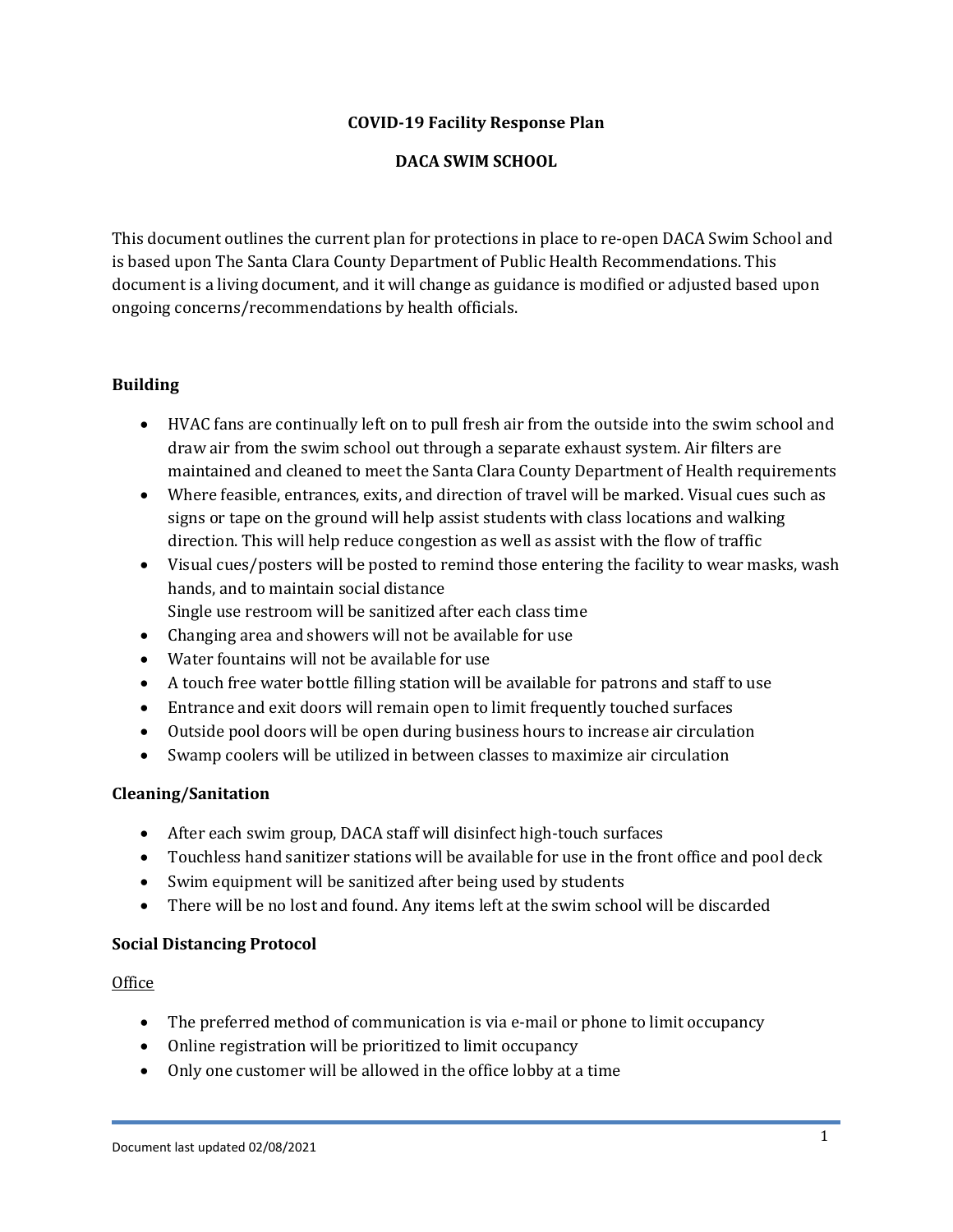• Social distancing and masks will be required

# Classes

*Arrival*

- Students may not arrive more than 10 minutes before their scheduled start time
- Students will line up on the sidewalk in designated area. Visual cues/signs will be used to designate socially distanced waiting area
- Only one parent is allowed on the pool deck during their child's class. Parents must adhere to social distance protocols with each other and any DACA staff member. However, due to social distancing protocols and limited deck space, parents are strongly encouraged to remain in their cars after drop off

# *During Class*

- Staff, including in-water instructors, are required to wear face masks and face shields at all times
- Students will have a designated spot to place their personal belongings. These spots will be appropriately distanced from other students and will be sanitized between uses

Rainbow-White (instructor in-water):

DACA instructors have been trained to provide safe quality in-water instruction for the Rainbow-White levels

Purple-Gold/Pre-Competitive (instructor on deck):

- Instructors will maintain Social Distancing Protocols while teaching
- Students, not of the same household, will be required to maintain Social Distancing with each other during their lesson

# *Dismissal*

- After each class, students will retrieve their belongings from their assigned area and wait to be dismissed by their instructor
- Students will be dismissed one at a time to ensure exit pathway remains unblocked and social distancing protocols remain intact
- Students will not be permitted to wait inside the facility once they are dismissed from their lesson
- A DACA staff member will supervise students during pick-up and dismissal to ensure no student is left unattended
- Parent/guardian must promptly pick up swimmer from socially distanced pick-up area after lesson
- It is the parent/guardian's responsibility to make sure they pick up their swimmer in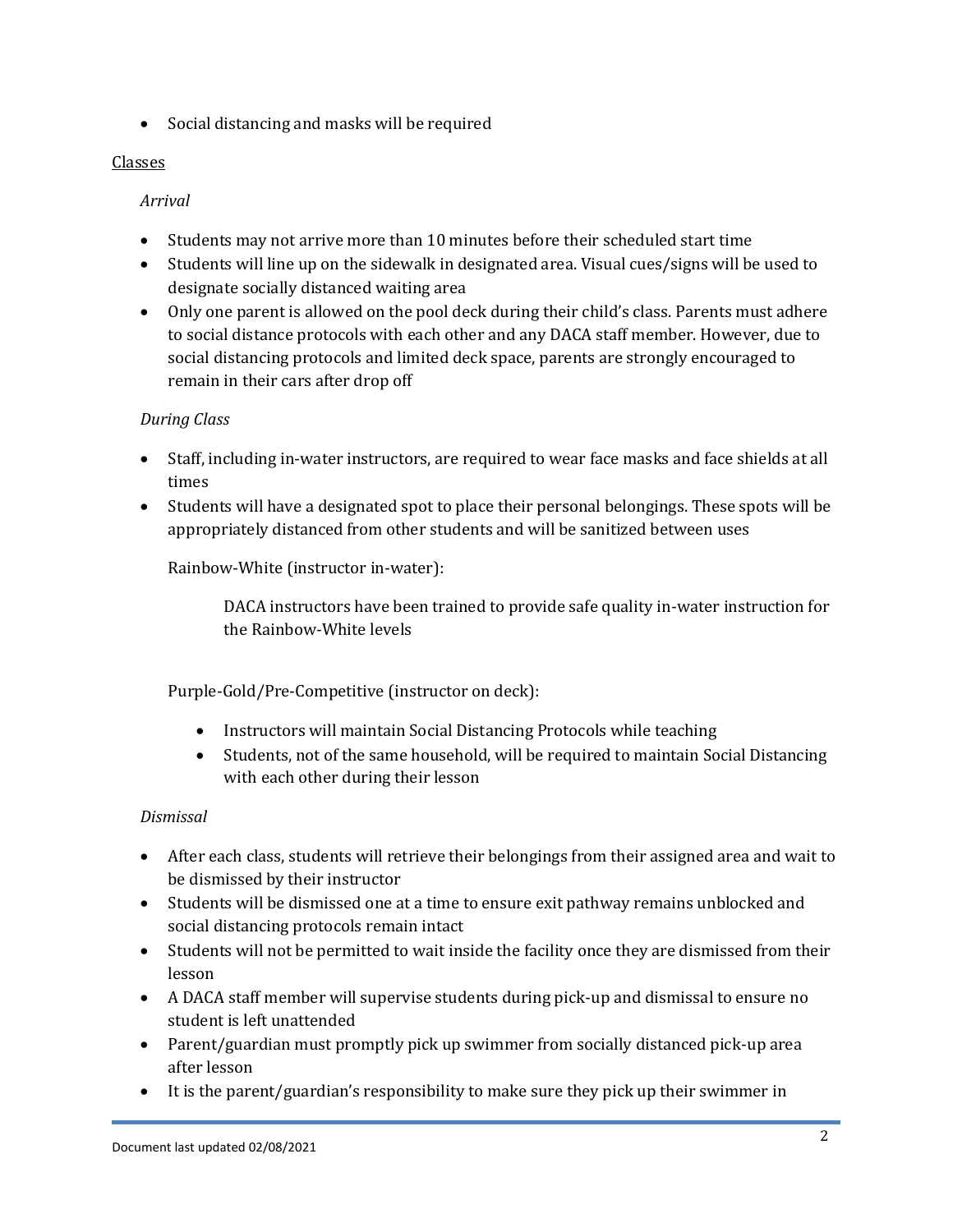designated pick-up area as DACA cannot be held responsible for verifying pick-up person

### **Masks**

- DACA Staff, including instructors, will wear masks and face shields at all times
- Any person entering the facility will be required to wear a properly fitting face mask Students will wear a face mask except during swimming

## **Health**

# Before Arrival

- Parents should conduct a daily COVID-19 check using the health screening questionnaire provided by the Santa Clara County Department of Health
- Students are required to have their swim suit on; clothes over swim suit are allowed

# Once at the Swim School

- A staff member will ask each student entering the facility if they have any COVID-19 symptoms before each lesson
- If a student answers yes to any of the symptom questions, the student will not be allowed to enter the facility and will not be permitted to swim that day. Students may return to class after 24 hours of being symptom free without the aid of medication

# In Case of Exposure

- If a student is ill or has been exposed to anyone with COVID-19 DACA will use the Steps to Take in Response to Confirmed or Suspected COVID-19 Cases and Close Contacts provided by the Santa Clara County Department of Health to determine next steps toward attendance and necessary notifications or possible quarantine of other students taking lessons at the same time
- In the event a staff member or student has COVID-19 symptoms or exposure to someone with COVID-19, DACA will follow the procedures set forth by the Santa Clara County "What to Do if There is a Suspected COVID-19 Case at the Worksite guide for notifications and isolation
- Management will determine whether or not to physically close the swim school based on the number of cases, the percentage of instructor/students/staff that are positive for COVID-19, and following consultation with the Local Health Office. A swim school closure may be appropriate when there are multiple cases in multiple groups or when at least 5 percent of the total number of instructors/student/staff are cases within a 14-day period
- If there is confirmation of a positive COVID-19 case DACA will follow the Santa Clara County Public Health guidelines for What to Do When Someone at the Workplace Tests Positive for COVID-19